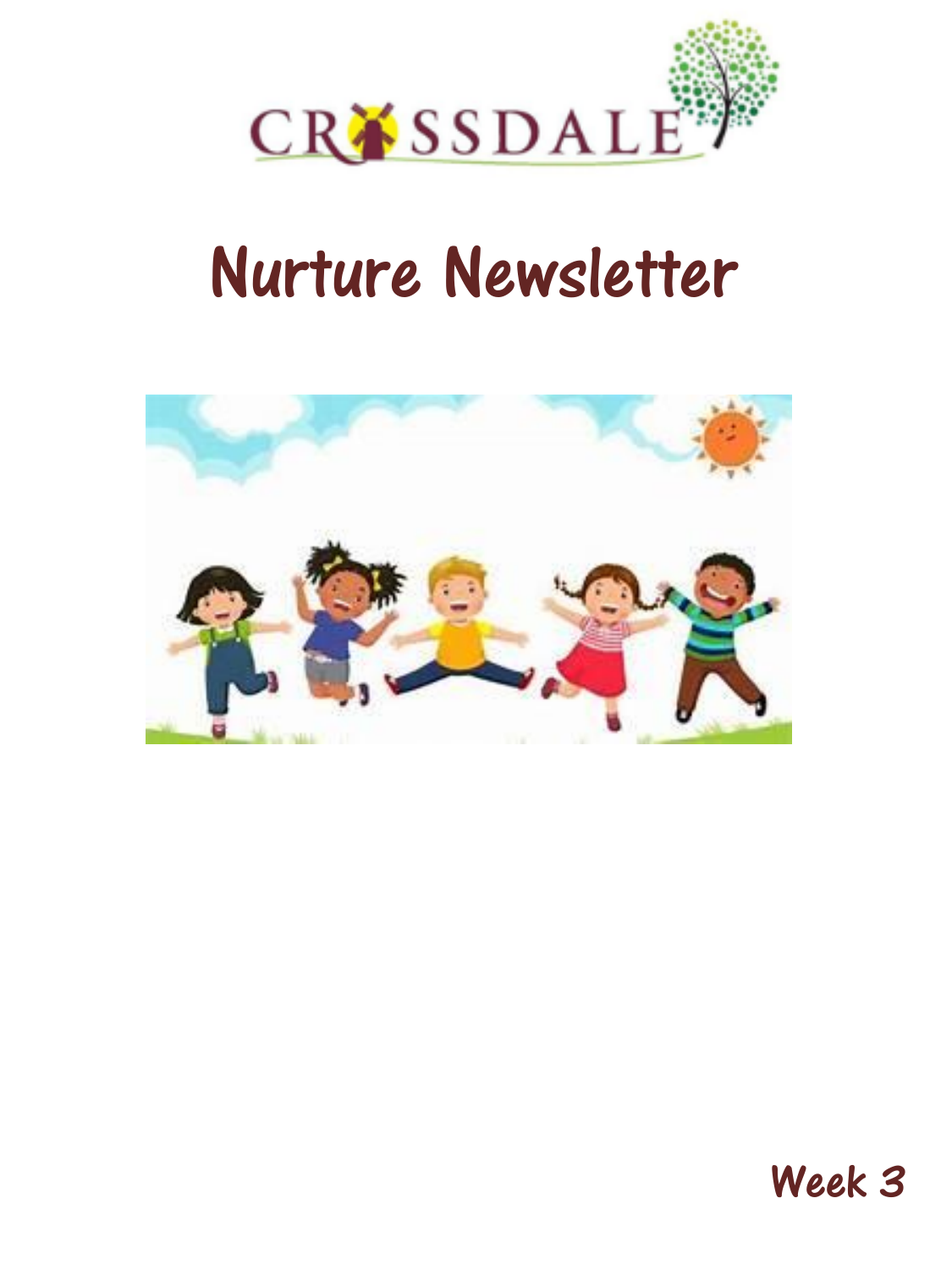#### Hello!

I hope you are all happy and well.

This week, in the Neale house, everyone has been busy working at home and on Sunday I spent time making homemade birthday cards, which I really enjoyed. We have had a lovely calm week and it has made me think how it is important sometimes to stop, breath and think about our surroundings. Therefore in this week's newsletter I have focused on being mindful. Mindfulness includes recognising how you are feeling and making changes if you are feeling stressed or angry.

Hope you find the activities useful.

Looking forward to hearing you

Take care. Love Mrs Neale (One of my homemade cards).





## Grownups: You may find some useful info on sites below:

[https://www.nspcc.org.uk/keeping-children-safe/coronavirus-advice-suppport-children](https://www.nspcc.org.uk/keeping-children-safe/coronavirus-advice-suppport-children-families-parents/)[families-parents/](https://www.nspcc.org.uk/keeping-children-safe/coronavirus-advice-suppport-children-families-parents/)

<https://www.annafreud.org/coronavirus/>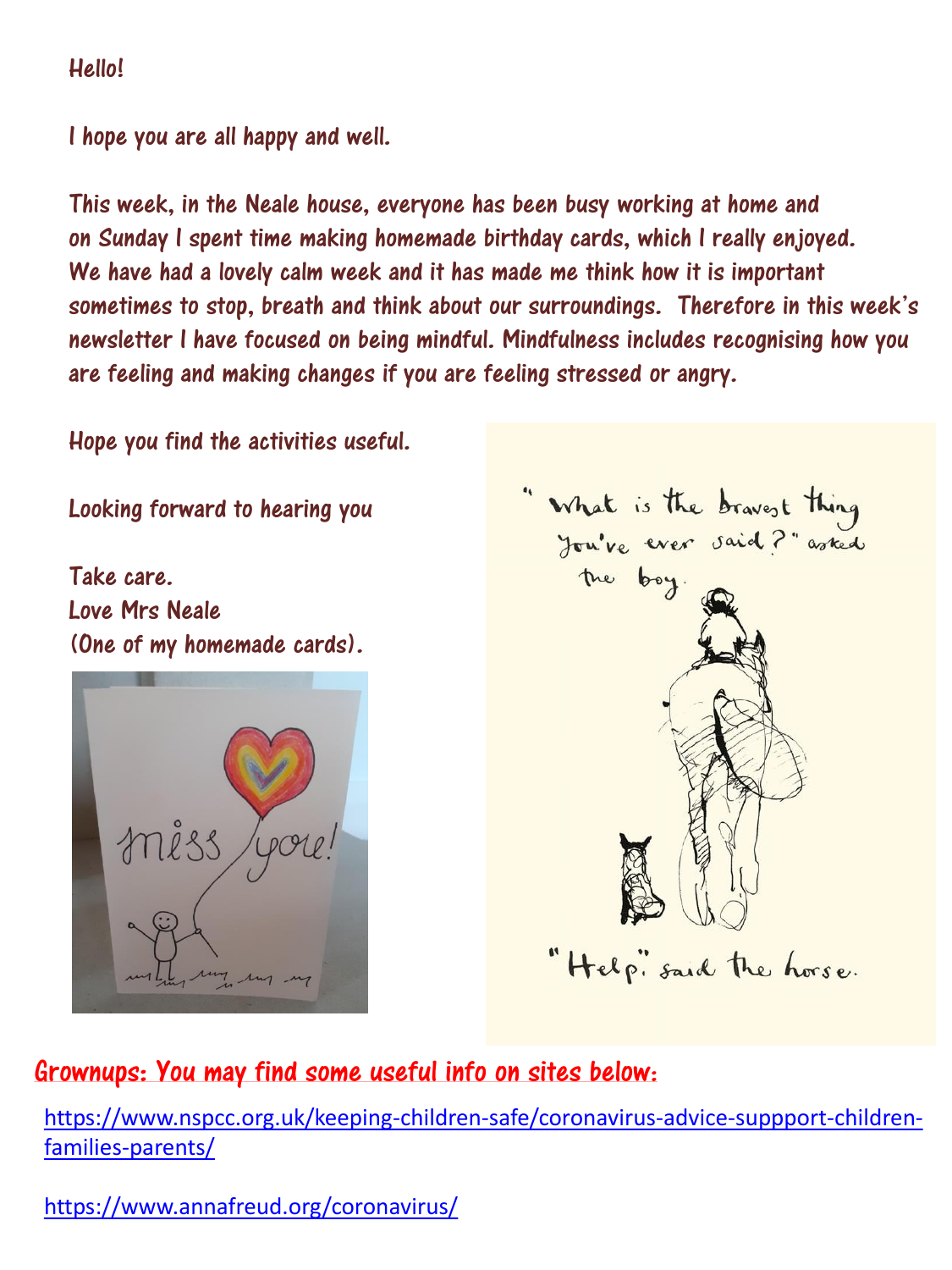#### Tip 1. Breathing…

If you are feeling tense or angry your breathing will be shallow and your breaths will be short. Slowing your breathing down and breathing more deeply will make you feel calmer and happier. Breathing slowly and deeply will also help with your concentration.

## Fun fact

Your left lung is slightly smaller than your right lung, leaving some extra space for your heart. Your lungs are so big that if you opened them flat, they could cover an entire tennis court!

#### **Brain Break Breathing**

#### **Starfish Breaths**

Sit on the floor with your legs comfortably crossed in front of you. Open your left hand and extend it slightly in front of you so it looks like an open starfish. Take your right hand and extend your pointer finger. Beginning with your left thumb, take your right pointer finger and go up the outside thumb while taking a deep breath in. Go down the inside of the thumb and breathe out deeply. Continue the deep breathing in while going up each finger and exhaling when going down each finger. Once you are finished, switch hands and repeat.

# Tip 2 Mindful Activities.

Sometimes if you have nothing to do your brain starts to focus on unhelpful thoughts and you begin to feel anxious. If this starts to happen it is important to distract yourself with an activity that holds your whole attention. You can find activities inside or outside your house or pick up a book and loose yourself in a story for a while. Challenge:

Have a go at these activities. You will only need a piece of paper and a pencil. Look online for a mindful colouring sheet there are lots of really great pictures…some are really tricky!



Can you think  $\lambda$  of a name for  $\ge$ each letter of the alphabet? For example, Ava, Ben, Charlie...

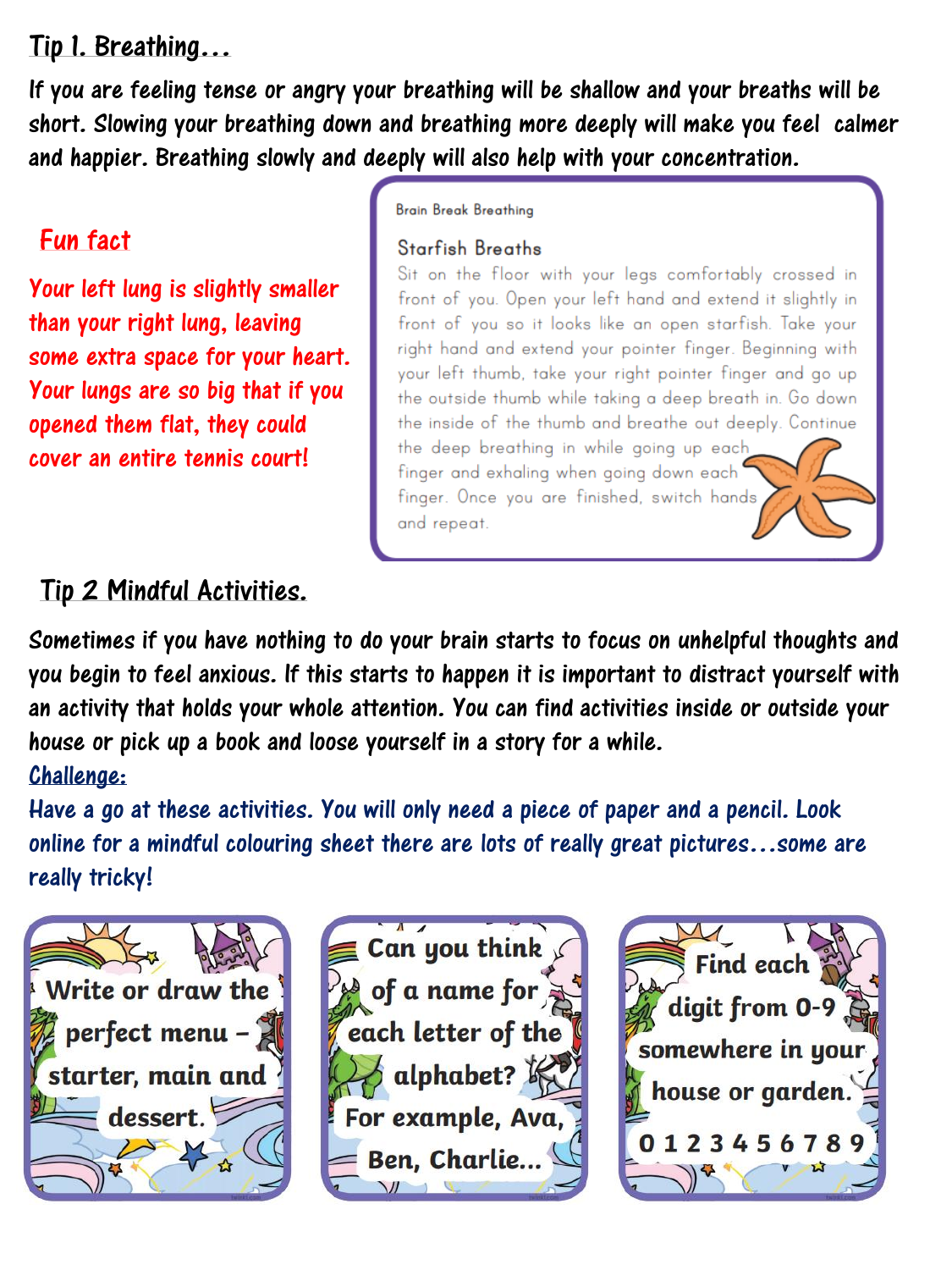## Final thought...